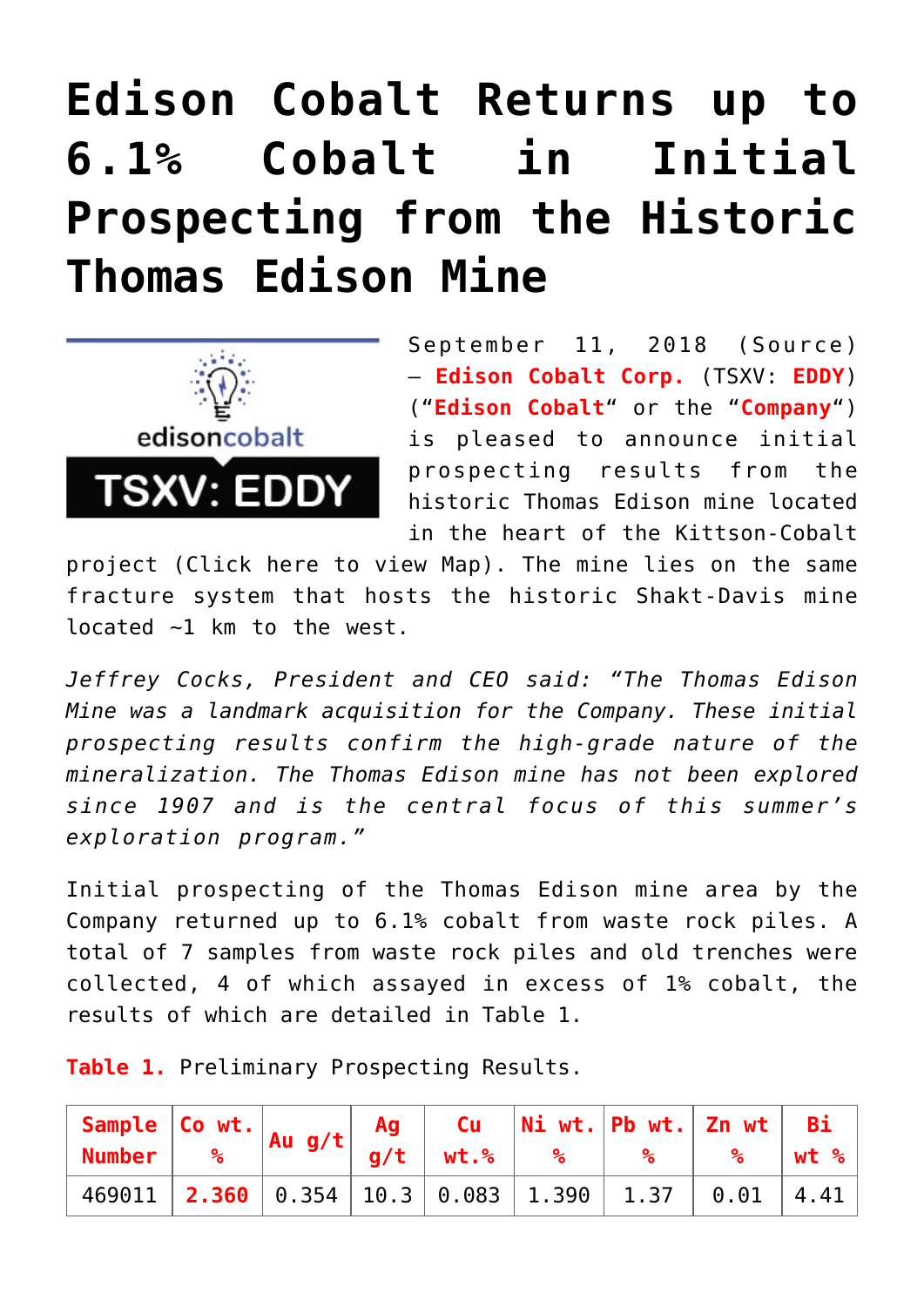| 469012 | 6.130 | 0.168 | 0.9  | 0.006 | 2.220 | 0.005 | 0.005 | 0.07 |
|--------|-------|-------|------|-------|-------|-------|-------|------|
| 469013 | 0.025 | 0.002 | 14.5 | 0.138 | 0.005 | 1.06  | 2.58  | 0.02 |
| 469014 | 2.090 | 0.002 | 0.1  | 0.002 | 0.126 | 0.005 | 0.005 | 0.02 |
| 469015 | 0.365 | 0.002 | 0.1  | 0.002 | 0.026 | 0.005 | 0.005 | 0.02 |
| 469016 | 1.020 | 0.009 | 0.1  | 0.002 | 0.072 | 0.005 | 0.005 | 0.02 |
| 469017 | 0.007 | 0.002 | 0.3  | 0.011 | 0.002 | 0.12  | 0.01  | 0.02 |

**Exploration Update**

Edison Cobalt's summer exploration program (see news release August 13, 2018) is ongoing. A total of 2,620 metres (21 holes) have been completed to date, extensive geological mapping and prospecting will continue till mid-fall. The Exploration Program aims to delineate the full extent of the fracture system hosting the three historic mines on the Property: Thomas Edison, Shakt-Davis, and Kittson mines, as well as within the large western claim group acquired in late 2017. Additional results from these programs will be released as they become available.

## **About the Kittson-Cobalt Project**

The Project is located near the town of Cobalt in northeast Ontario, Canada. The Project hosts the historic Thomas Edison, Shakt-Davis and Kittson mines, as well as numerous historic workings, the deepest extending down to 628 feet, and over 2,700 feet of lateral workings. Cobalt mineralization occurs in Proterozoic-aged quartz-carbonate veins hosted in brittle shears in Nipissing diabase. This style of mineralization is similar to that of the famous Cobalt Silver Camp Located ~15 km east of the Property, which produced 420 million ounces of silver with cobalt as a significant by-product. Veins hosting the mineralization at the Kittson-Cobalt Project differ from the typical Cobalt Silver Camp veins in that they are lower in silver but richer in cobalt and are associated with significant gold. Historic reports from the Shakt-Davis mine indicate values of 1.5% Co over 1.37 metres and select grab